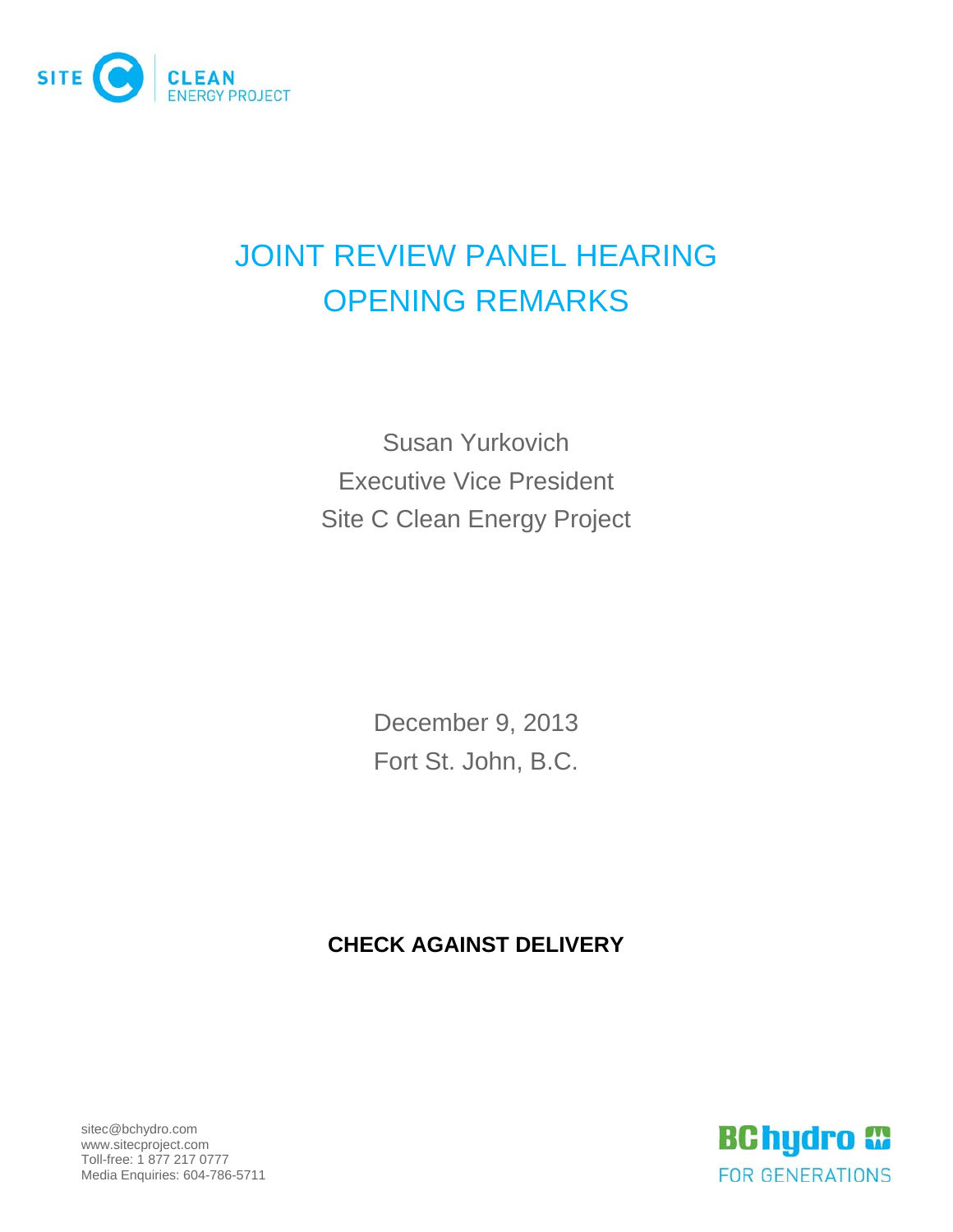Good morning Mr. Chair and Panel Members.

My name is Susan Yurkovich and I am the Executive Vice-President at BC Hydro responsible for the Site C Clean Energy Project.

Before I present our opening remarks, I would like to acknowledge that these hearings are taking place in Treaty 8 territory.

On behalf of BC Hydro and the Project team, I'd like to thank the Panel and all participants for taking the time to be engaged in this important process. Over the weeks ahead, we welcome the opportunity to listen, to provide information and to respond to questions.

For decades, British Columbians have benefited from the hydro-electric dams and generating stations built from the 1960s to mid-80s. These heritage assets deliver clean, reliable and affordable electricity to homes and business across the province. They have also made B.C. one of the fortunate jurisdictions in the world that can provide for its own power needs. Now, more than 50 years later, we are preparing our facilities and our system to meet the needs of the generations that will follow.

Since BC Hydro's last new major facility was built, the province's population has grown by more than 1.5 million people. Along with this population increase, B.C.'s economy has continued to expand, bringing new residences, businesses and industrial activity.

BC Hydro is the Crown Corporation that, under the Utilities Commission Act and tariffs, has an obligation to meet its customers' electricity needs. We lay out our plans to do so in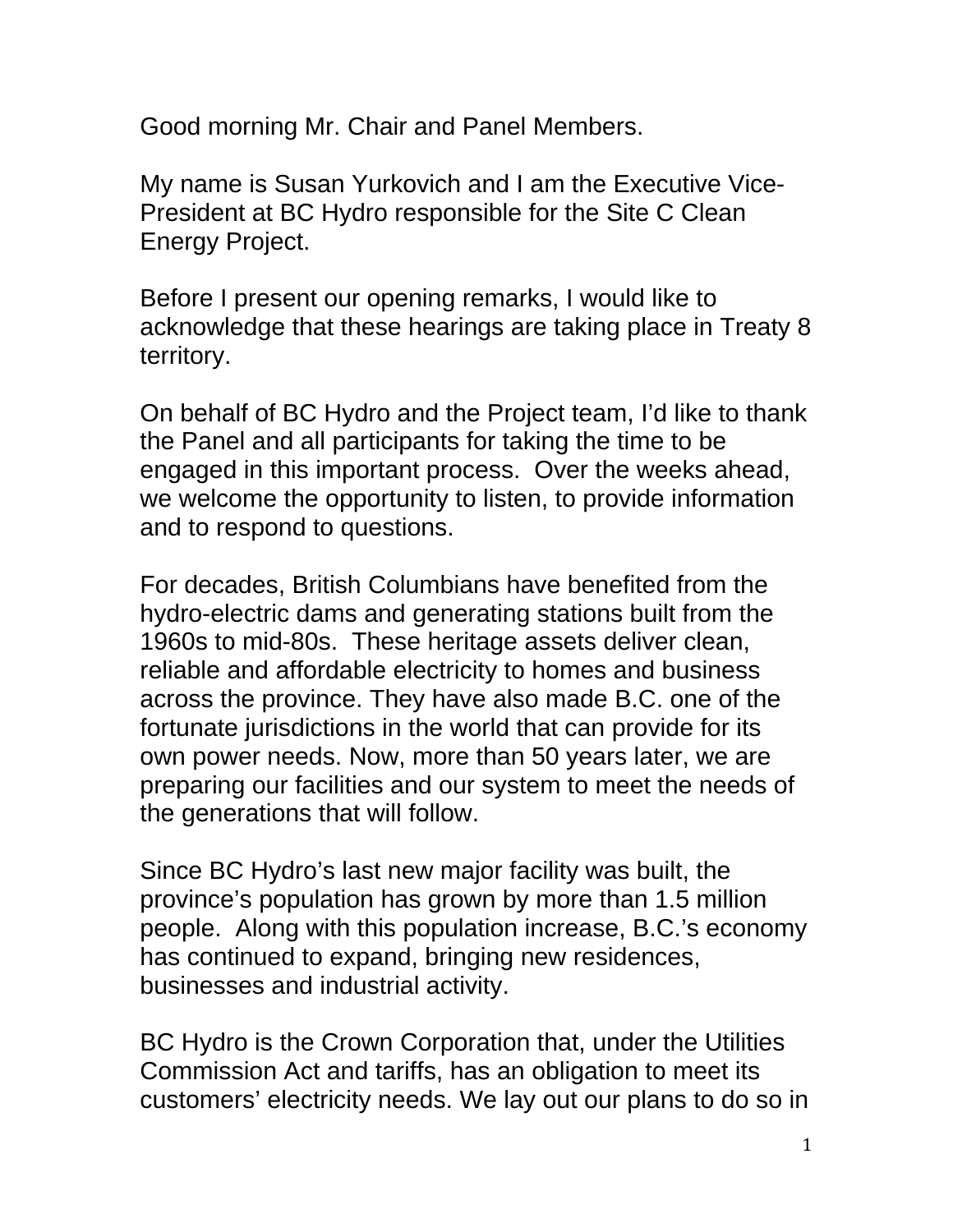our long term resource plans. Our current plan forecasts that demand for electricity will increase by approximately 40 percent over the next 20 years.

BC Hydro's first choice is to meet this growth through aggressive conservation and efficiency initiatives targeted to offset more than three-quarters of future load growth through a combination of demand-side-management programs, codes and standards and rate structures.

In addition, we have contracted with independent power producers to provide electricity through long-term purchase agreements. And, we are re-investing nearly \$2 billion annually to upgrade the capacity, safety and reliability of existing facilities to ensure that they are available for future generations.

However, as demand continues to grow, we will also need to add both new energy and capacity to our system.

For those of you who have lived in British Columbia, you will know that Site C has been contemplated for many years. First identified as a potential site in the late 1950s, the project was part of the "Two Rivers" strategy which sought to harness the hydro-electric potential of the Peace and Columbia rivers to facilitate the growth of the Province.

The W.A.C. Bennett dam was completed in 1968, followed by Peace Canyon in 1980 and planning for Site C began in earnest in the late 70's. An application to the newly formed BC Utilities Commission was made in 1981 and public hearings were held through the following year.

In its 1983 decision, the BCUC did not approve the project, citing the need for more information on load requirements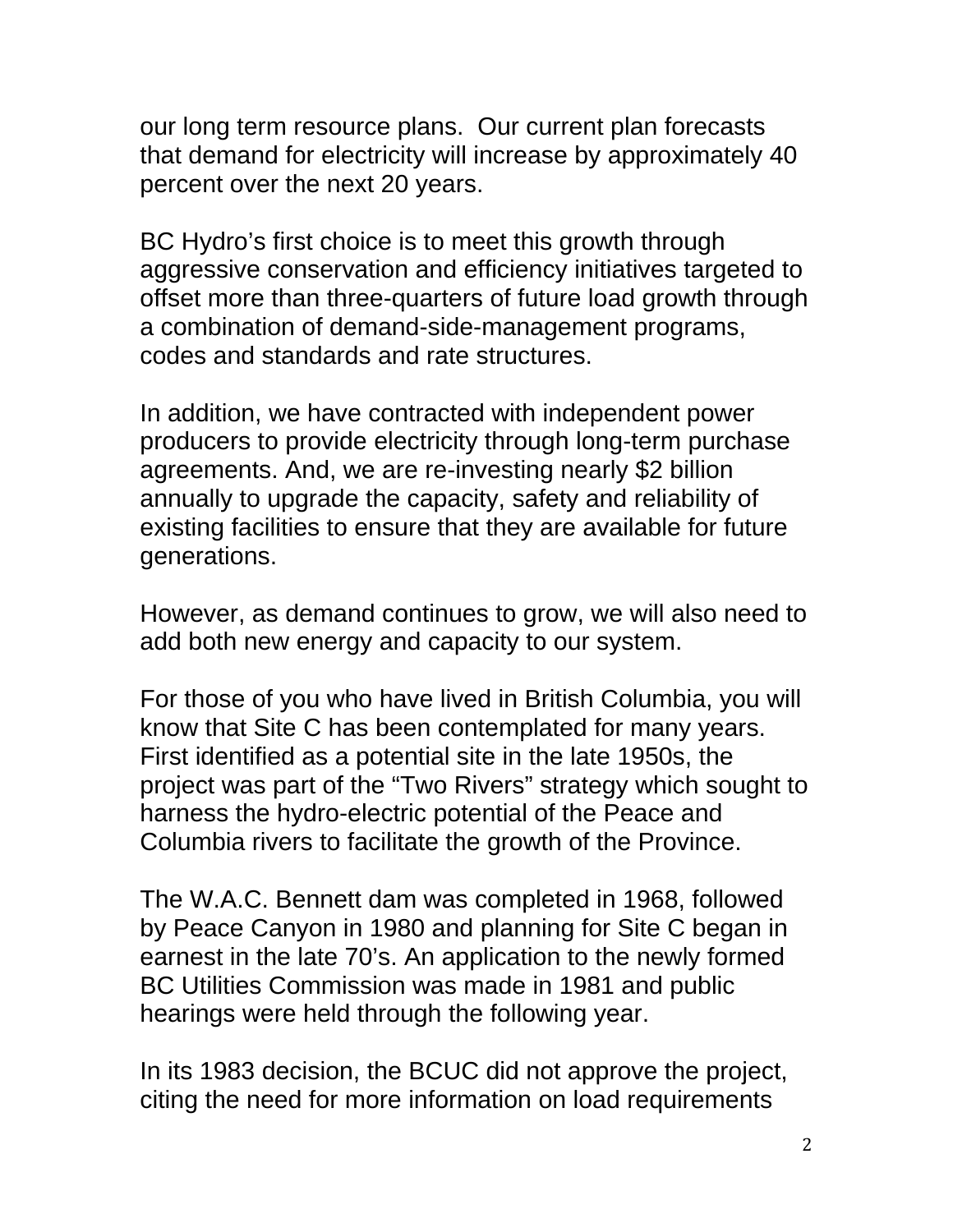and alternatives, information that is included in the Environmental Impact Statement for this Project.

However it is important to note that they concluded that:

 *"In sum, while the Commission recognizes that major impacts will result from the Site C project, the Commission concludes that they are not so large as to make them unacceptable. Provided that appropriate conditions are placed on Hydro and that the government responds to the special needs created in the region, the impacts can be successfully and acceptably managed."* 

Development of a hydro dam at Site C was advanced again from 1989 to 1991 but then deferred in favour of demand side management.

But with provincial electricity demand continuing to grow, the challenges faced, including the subsequent cancellation of the gas-fired project at Duke Point, and the Provincial Government's commitment to addressing climate change, the development of a hydro dam at Site C has been recommended as a potential resource to meet future need in each successive long term plan.

Between 2004 and 2007, a review of existing Site C project engineering and records was undertaken to determine whether it was in the best interest of BC Hydro's customers to move to the next stage of project planning and development. This work was summarized in the "Site C Feasibility Review: Stage 1 Completion Report".

Then, in its March 2007 Energy Plan, the Province of B.C, directed BC Hydro to initiate consultation with Aboriginal groups, communities, the Province of Alberta and North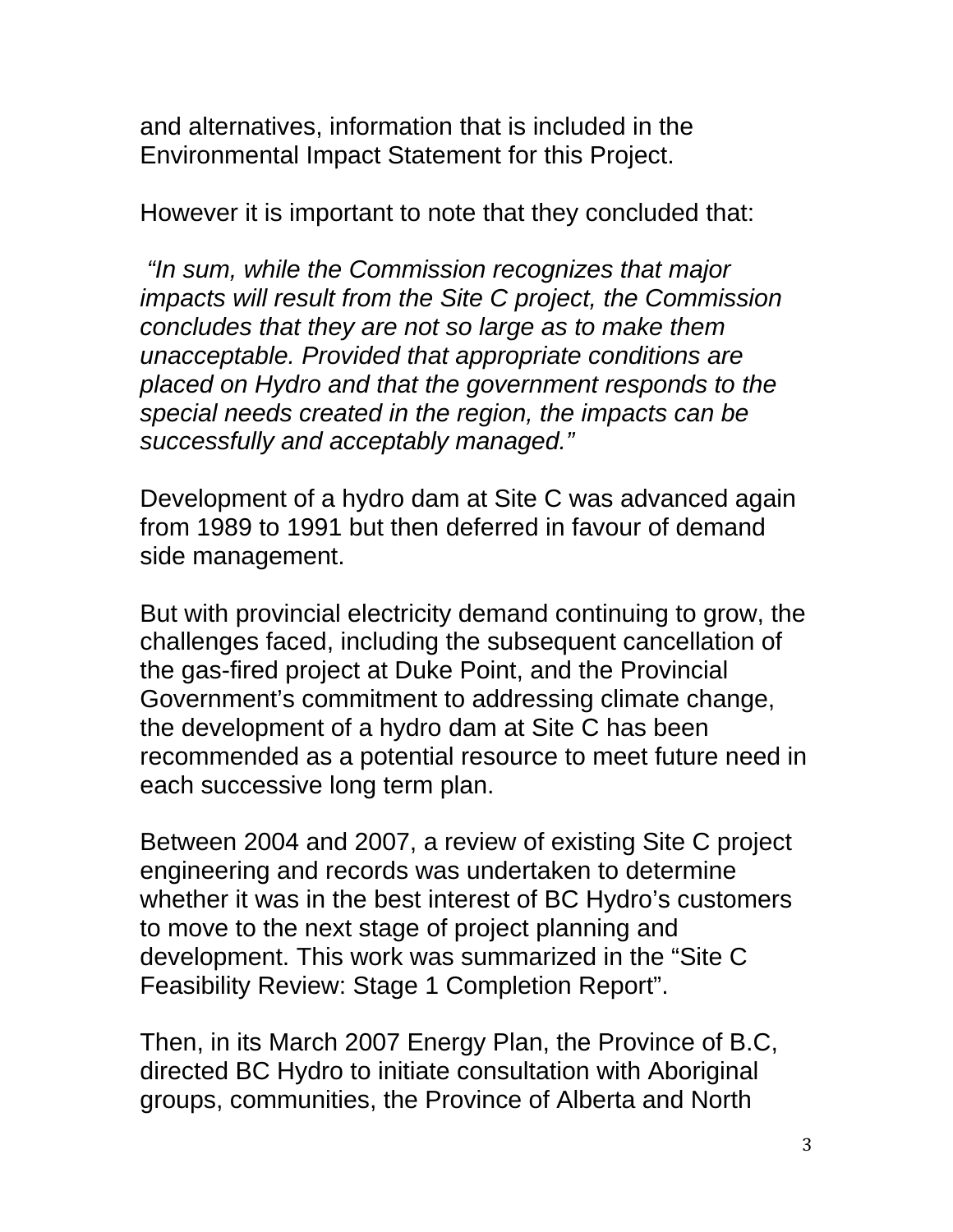West Territories. BC Hydro held over 120 consultation meetings between 2007 and 2009. The Province initiated discussions with Alberta and the NWT. And, we began a separate process of private discussions with potentially impacted property owners.

Importantly, as part of the Crown's duty to consult, BC Hydro initiated consultation and engagement with over 40 Aboriginal groups, primarily Treaty 8 First Nations in BC Alberta and the Northwest Territories, so that we could understand their interests and concerns.

In addition to further geotechnical investigations, a large number of baseline studies were also initiated to characterize the existing physical, biological and socioeconomic environment in the project area. To help guide this work, BC Hydro established seven Technical Advisory Committees for key program areas including Fish, Wildlife, Heritage, Greenhouse Gas, Recreation and Tourism, Land and Resource Use and Community Services and Infrastructure.

These Technical Advisory Committees included representatives of First Nations, and of local, provincial, federal agencies and regulatory authorities including Environment Canada, BC Ministry of Environment, the Department of Fisheries and Oceans and Transport Canada, who provided early input on the scope of potential data collection, and methodologies for an environmental assessment. This led to the development of a comprehensive multi-year field program to gather baseline information throughout the project area.

A Stage 2 Report, including a recommendation to advance the Project, was submitted to the Province in late 2009 and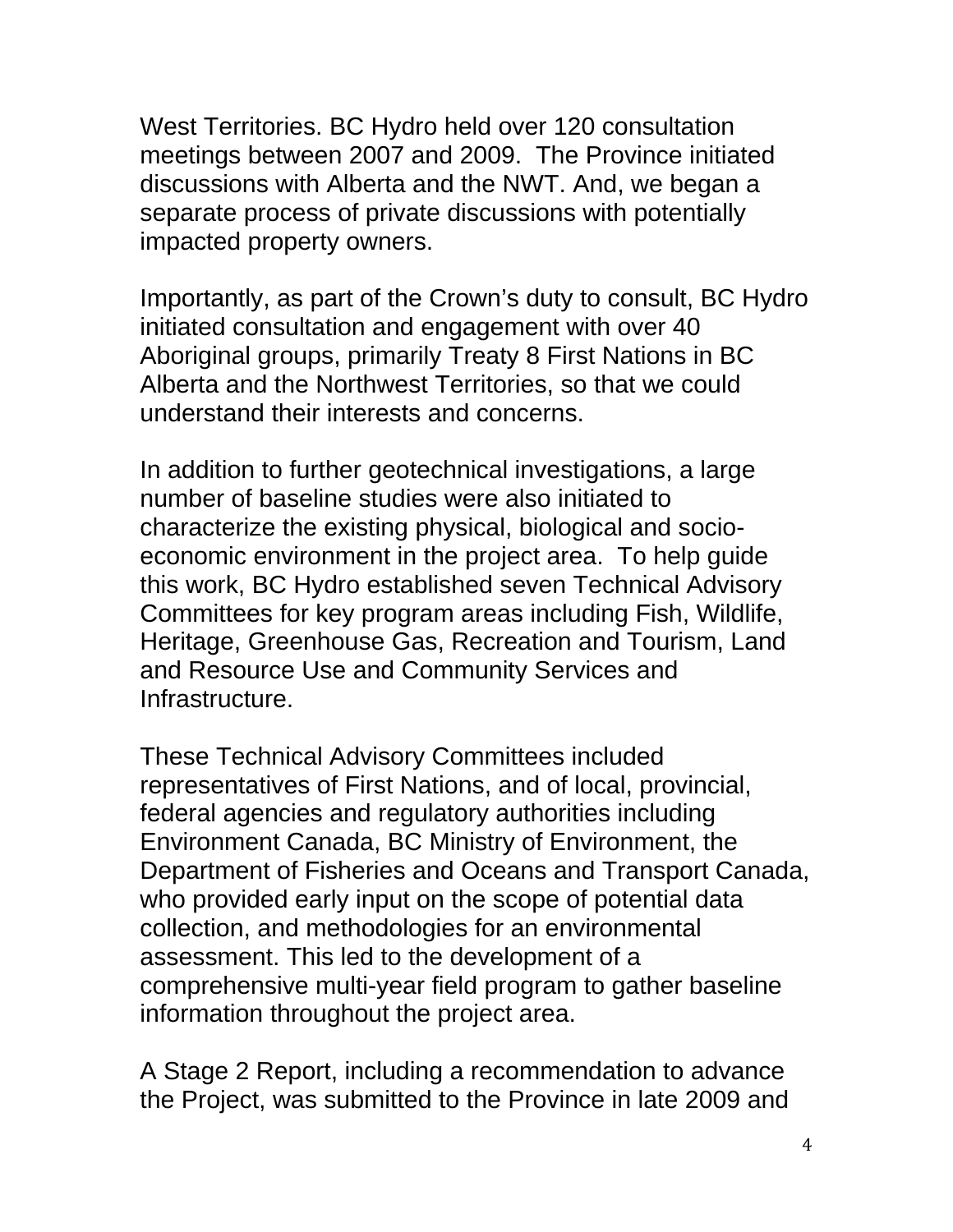in April 2010, they announced the decision to proceed with the project, subject to achieving environmental certification and meeting the Crown's obligation to consult and accommodate First Nations where appropriate.

At this time, the historic project design was updated to reflect current seismic, safety and environmental standards. This work was reviewed by the project's external Technical Advisory Board, a group of internationally recognized engineering experts who provide ongoing arm's length input as part of our quality assurance and technical due diligence. The updated design formed the basis of the Project Description Report submitted in May 2011.

In August of that year, the Ministers of Environment of Canada and British Columbia confirmed that the project would be subject to a cooperative environmental assessment process, including a two-year pre-panel stage followed by a public hearing before a Joint Review Panel.

This Agreement was finalized in February 2012 following public comment and amended in September, after the new federal CEAA legislation came into force. Accordingly, the assessment for Site C includes some requirements that are no longer part of CEAA 2012, but reflect the hybrid nature of the assessment we are undergoing.

To provide advice on the content of the Environmental Impact Statement Guidelines and the valued components to be studied, the regulators established a Working Group, comprised of federal agencies and provincial authorities from B.C., Alberta and N.W.T., along with Aboriginal groups, local and regional governments.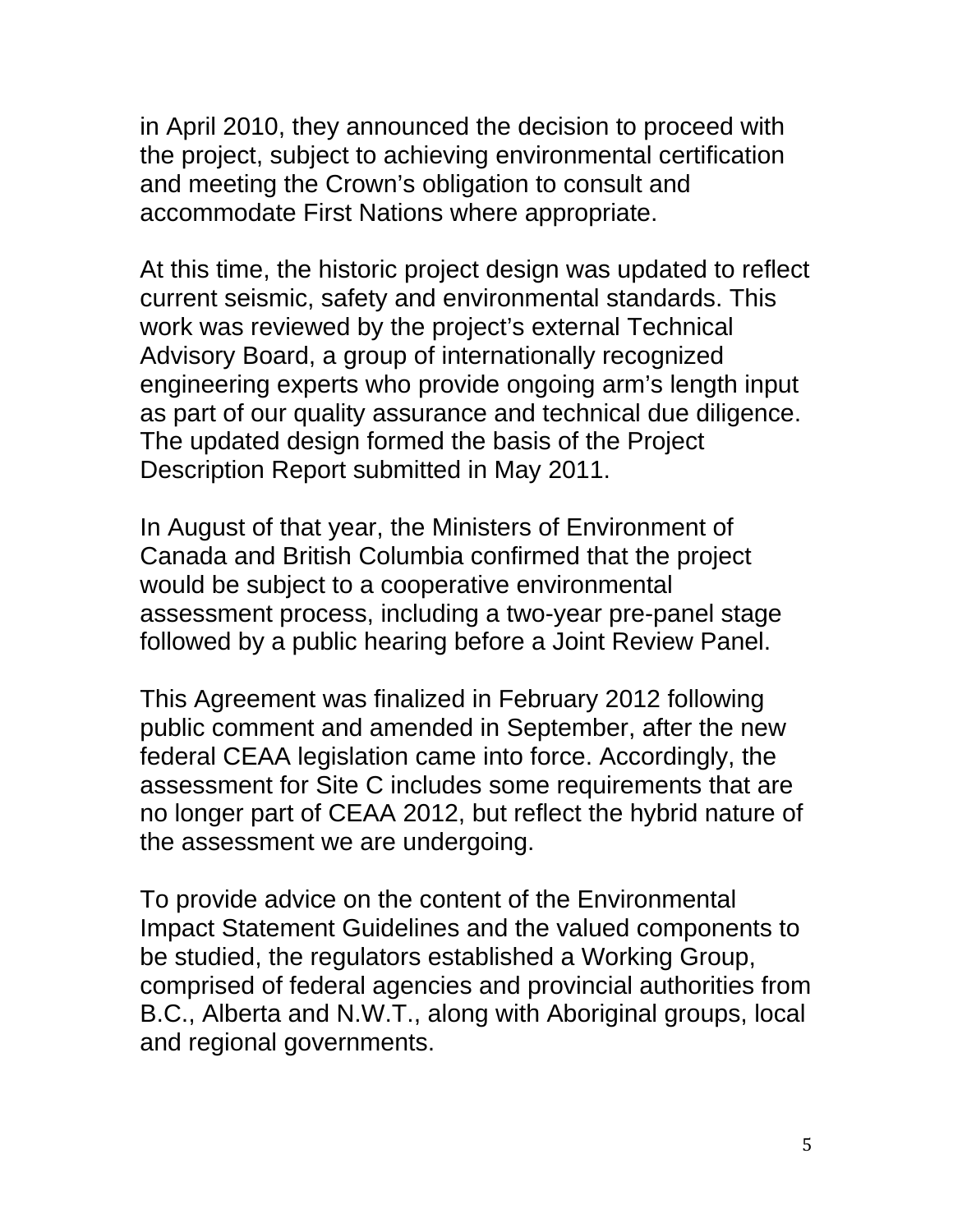Draft Guidelines were prepared, consistent with provincial and federal guidance documents and were subject to consultation and open houses in the project area. The final Guidelines were issued by the Federal Minister of the Environment and the Executive Director of the BCEAO in September 2012.

In January of this year, BC Hydro submitted its Environmental Impact Statement in accordance with the requirements of EIS Guidelines. This comprehensive document is laid out in five Volumes and describes the need for the project, environmental background changes and potential effects, and proposed mitigation measures for 22 Valued Components. It also describes the project benefits, alternatives and justification of the significant adverse residual effects.

The public was invited to comment on the EIS from February to April and during this time the regulators held open houses in six communities, along with both general and topic specific meetings with the Working Group. The comments and responses to the information requests were adjudicated by the regulators who then directed BC Hydro to amend its EIS. On August 1<sup>st</sup> CEAA and the BCEAO advised that the EIS was "satisfactory".

The purpose of this environmental assessment is to predict the potential effects, both adverse and beneficial, that are likely to result from the Project. We believe that the substantial work undertaken as part of the assessment demonstrates that the potential adverse effects of the Project can largely be mitigated through careful planning, comprehensive mitigation programs and ongoing monitoring during construction and operations.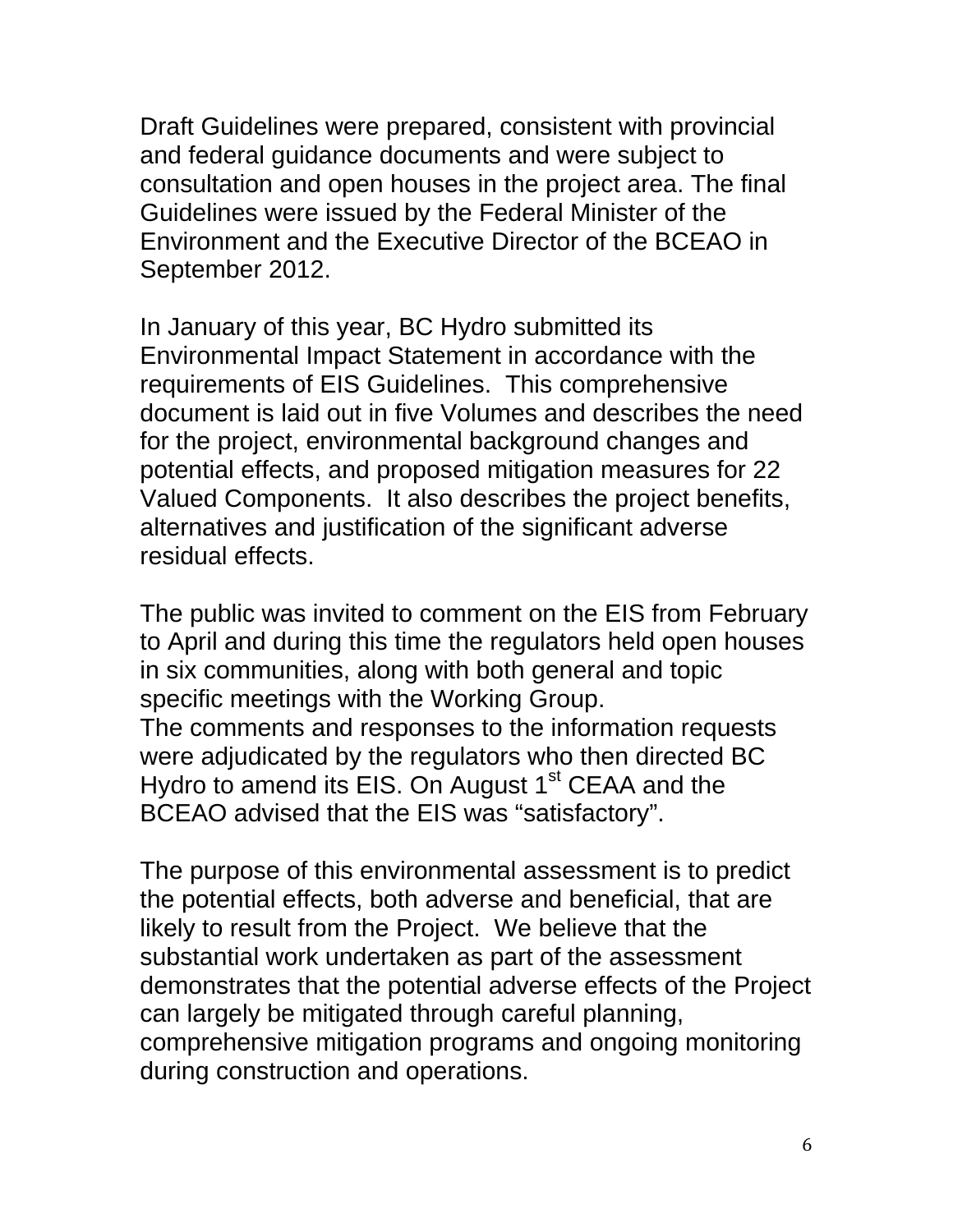However, a determination that a significant residual adverse effect is likely was made on four Valued Components:

- Fish and Fish Habitat
- Wildlife Resources
- Vegetation and Ecological Communities, and
- Current Use of Lands and Resources for Traditional Purposes.

For these and other potential effects, we have proposed comprehensive mitigation measures, environmental management plans, and ongoing monitoring which are described in Section 39 of the EIS.

We recognize that for some, these measures will not satisfy all of their concerns. We respect the views of all participants and are grateful for the valuable contributions to the Project that have been provided to date. If the Site C Project proceeds, it is our intention to work hard to mitigate the effects of the Project and to deliver on our commitments to First Nations and communities.

The assessment also includes an evaluation of the beneficial effects of the Project. Construction is expected to create approximately 10,000 direct jobs and approximately 33,000 direct, indirect and induced jobs through all stages of development. Site C would also provide substantial economic and regional benefits, including a \$3.2 billion increase to provincial GDP, regional employment and contracting opportunities, improvements to roads and infrastructure and new outdoor recreational opportunities.

As a third dam on the Peace River, the Project would make valuable use of the existing Williston Reservoir to generate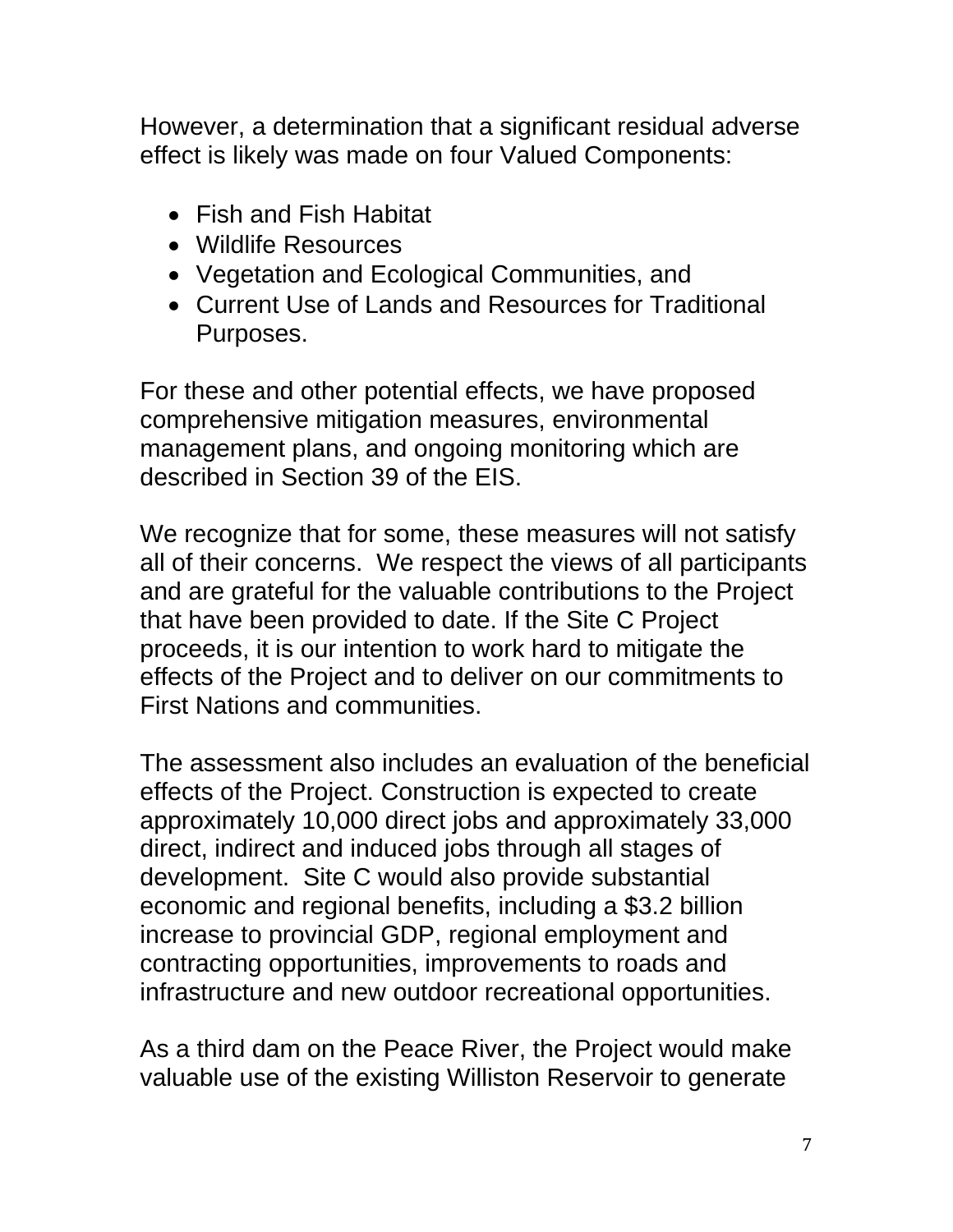35 per cent of the output of the Bennett Dam with 5 per cent of the reservoir footprint. And, as a firm, dispatchable resource, it will provide additional capacity to meet peak demand and to facilitate the integration of intermittent resources.

Importantly, as a clean, renewable resource, Site C will deliver power with very low emissions per unit of energy produced, helping to support both provincial and federal greenhouse gas reduction targets.

BC Hydro believes that, while the Project has the potential to result in some significant residual adverse effects, they can be justified in light of the need for and benefits associated with the Project.

This provides a high level summary of the process that brings us to today.

We recognize the important role that this Panel has in the environmental assessment of the Project. Part of that mandate includes conducting the public hearing that begins today and continues in the weeks ahead.

In order to fulfill your mandate, you must consider a large body of evidence, both written and oral. We appreciate that this is a complex and challenging task and we from BC Hydro will do our best to support your efforts by providing the information and experts that you require.

We've reviewed the schedule provided by the Panel and have arranged for experts to be available to present, and answer questions at the sessions identified.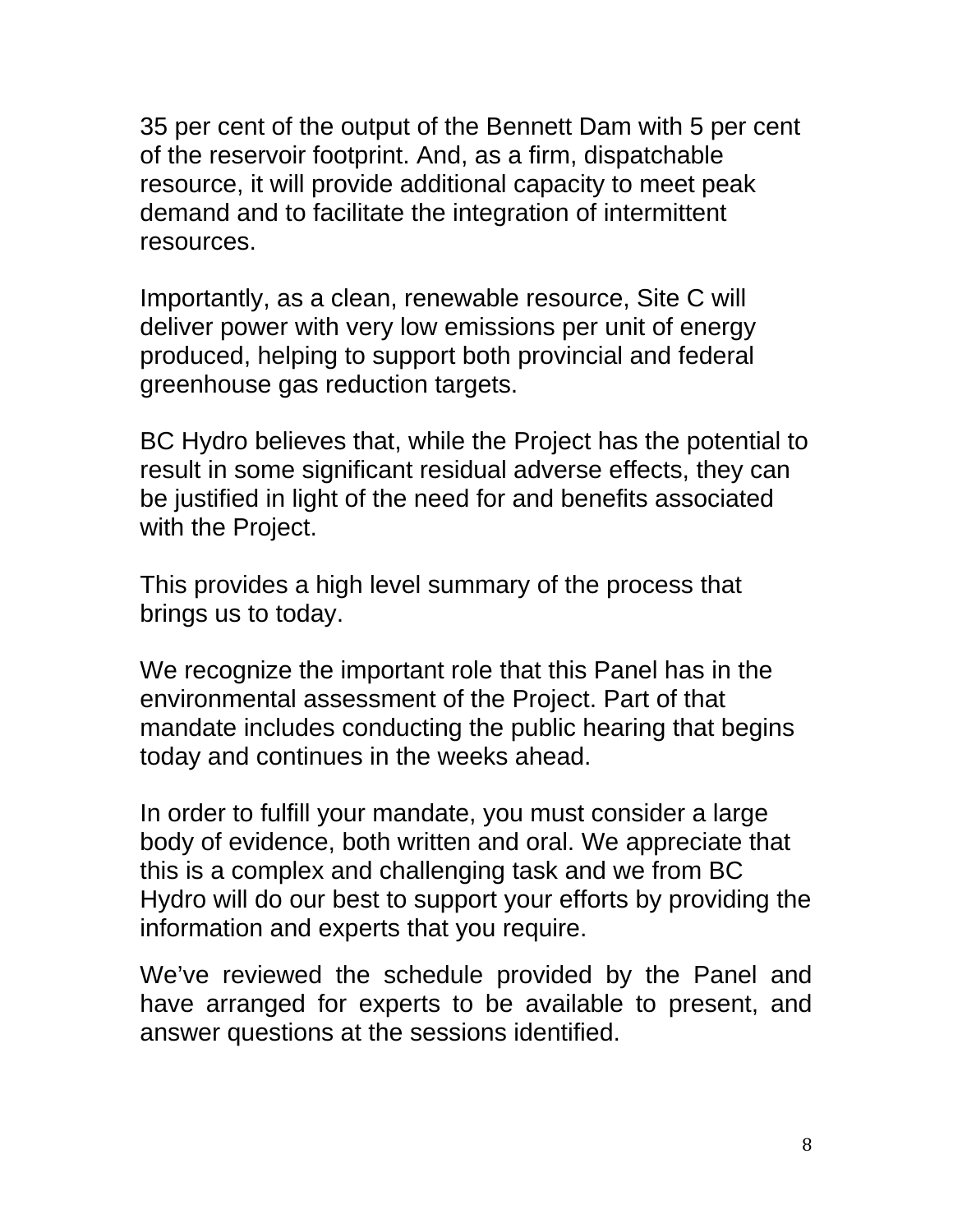Later today, at the topic specific session on "Need, Purpose for, and Alternatives to the Project", I will be joined by colleagues including Randy Reimann, who leads BC Hydro's Resource Planning group.

Tomorrow, John Nunn, our Chief Project Engineer, will lead the panel on the "Alternative Means of Carrying out the Project."

Later this week, following the General Session in Fort St John, you will hear from experts on topics related to the "Atmospheric Environment", including Dr. Mike Murphy, head of Stantec's National Atmospheric Group and Dr. Jean Michel DeVink who completed the GHG modelling. Experts will also be available to discuss air quality, meteorology, microclimate, noise, vibration and climate change.

When the topic specific sessions resume in January, to respond to questions about Aquatic and Downstream Environment, our panel will include experts on downstream changes, hydrology and cumulative effects. In addition, Drs Jon Smol, Derald Smith, George Ashton, Kevin Timoney and Stephen Burgess will be available to discuss issues related to the Peace Athabasca Delta.

On January 13, the Panel has scheduled a review of the Aquatic Environment and we will have variety of experts available to address the listed topics, including dam safety and seismicity.

The Vegetation and Wildlife sessions will include experts from Keystone Wildlife Resources, Golder Associates, BGC Engineering, and Big Sky and Traditions Consulting.

For the session on Asserted or Established Aboriginal and Treaty Rights, our panel and experts will address BC Hydro's approach taken in Section 34 of the EIS and its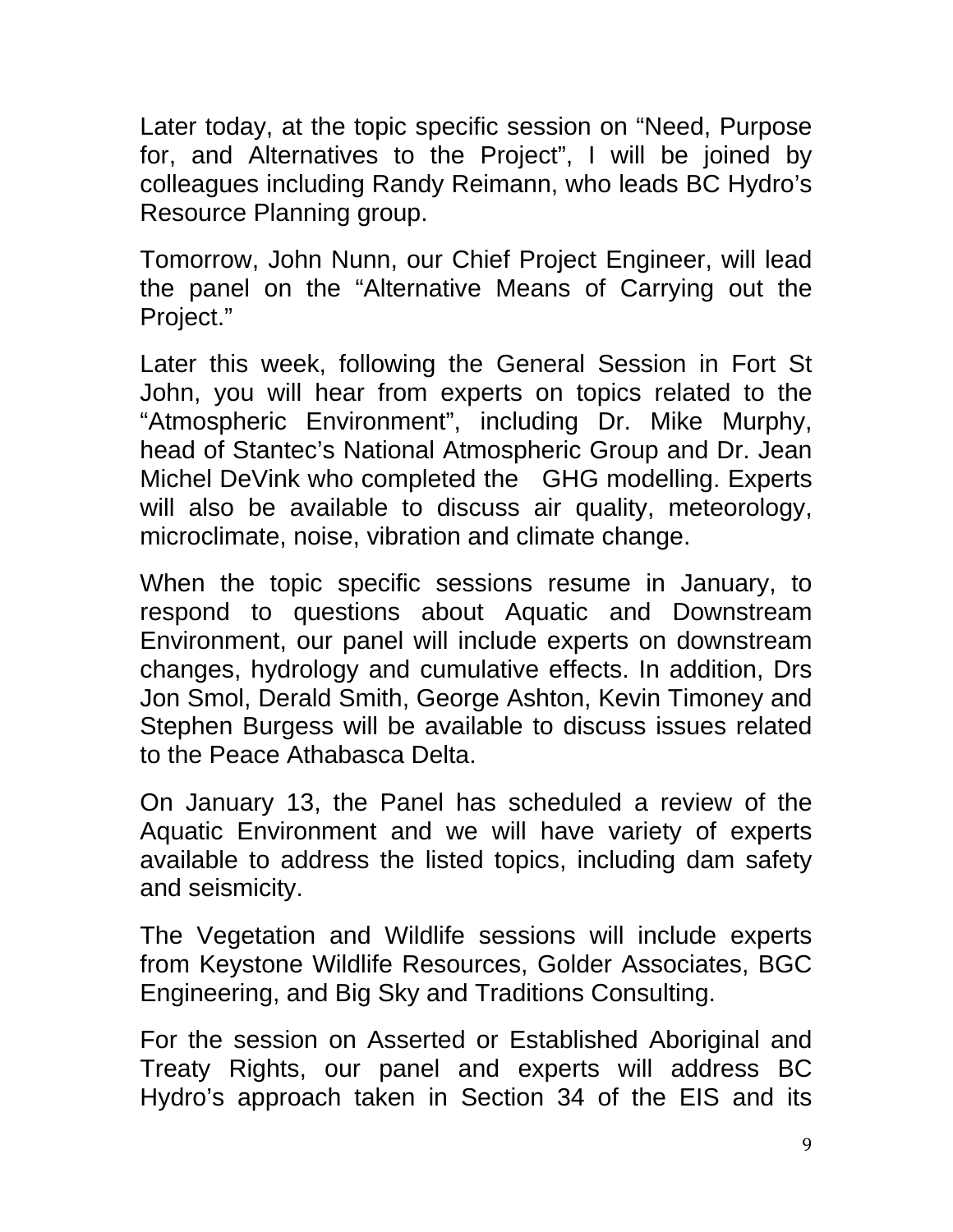conclusions, and will discuss accommodation and mitigation measures implemented to date and proposed.

Regional Development is scheduled for January 18<sup>th</sup> where effects on agriculture, forestry, oil and gas and minerals and aggregates will be addressed. And finally, the sessions on Local and Socio-Economic Environment on January 20<sup>th</sup> and 21<sup>st</sup> will include topic areas important to communities and BC Hydro will be assisted by experts who have completed the socio-economic assessment including Dr. Linda Erdreich, Golder Associates, RWDI, and Azimuth Consulting to discuss project related changes and human health.

The decision to advance this project to this stage has not been made lightly. It has resulted from the careful consideration of the future electricity needs of our customers, following many years of review and analysis.

The federal and provincial decision makers will ultimately have to decide whether the potential significant residual adverse effects are justified in this circumstance.

As with any large infrastructure project, we've acknowledged that there will be some effects that cannot be fully mitigated. But there will also be significant benefits from the Project to ratepayers, taxpayers, local and First Nations communities.

These decisions are not easy and the prospect of them often provokes rigorous public debate.

While preparing for these hearings, I've been reading some of the reports from the late 60s and 70s when our hydro facilities were being built. If you didn't look at the dates on the pages, you could easily imagine that they had been written in this year, about this Project.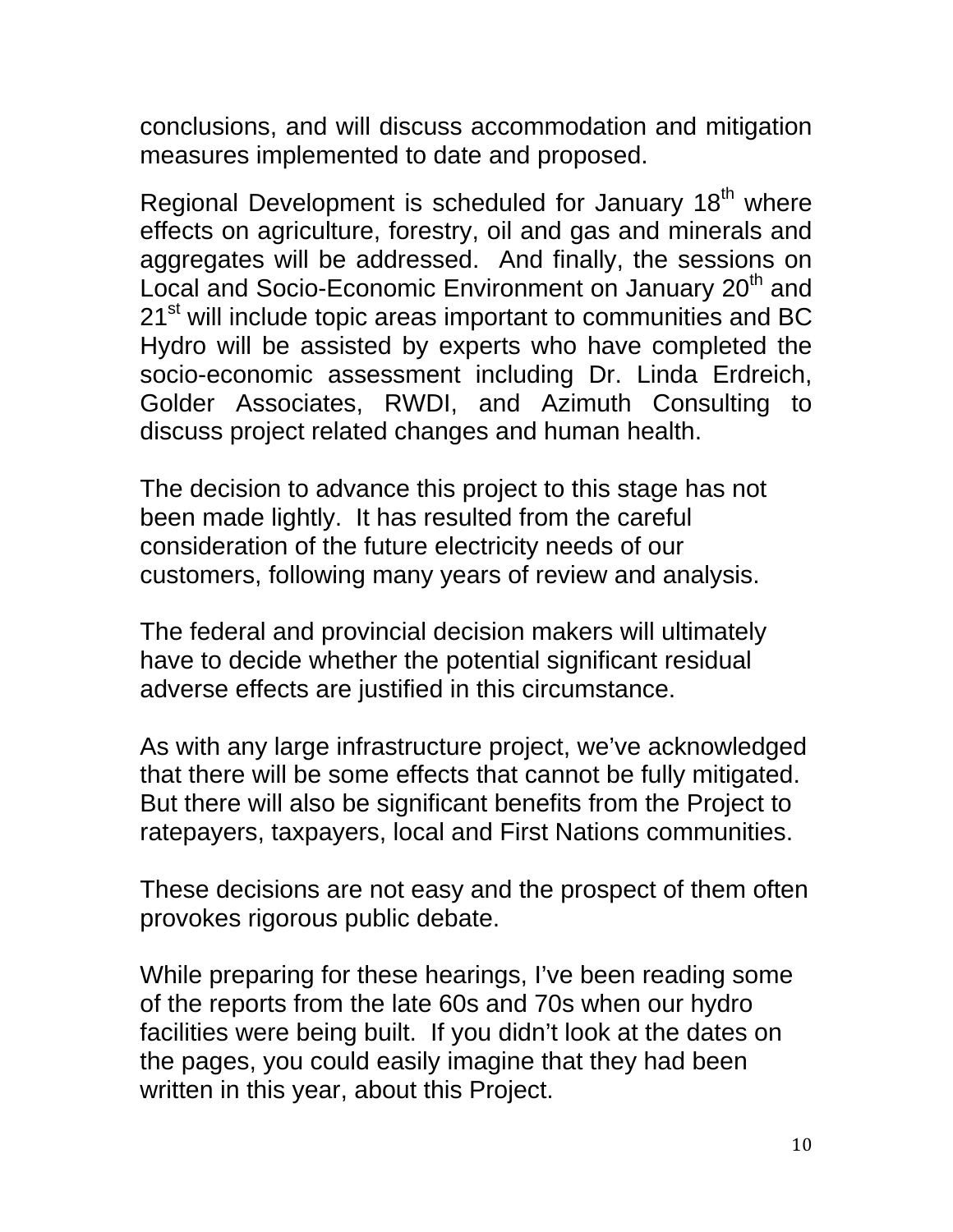Of interest, were the remarks by then Lieutenant Governor George Pearkes in his 1967 opening address of the W.A.C. Bennett Dam. He said:

*"It may be apparent to everyone today that harnessing of the Peace River promises great benefits for the people of British Columbia, but this was not always so. There were some who expressed concern when the project was launched. They felt the cost would be too great for our relatively small population to bear, that there would be insufficient market for the tremendous amount of power and generating capacity, that it was too far from major population centres to be economically feasible".* 

Concerns were raised again about the cost and need for the Revelstoke Dam. Today, these facilities deliver electricity to British Columbians at between 1.5 and 3 cents a kilowatt hour and will continue to do so for generations.

That is because, while these assets have a large up-front capital cost, they have low operating cost, and with maintenance, can provide dependable electricity for more than 100 years.

As with these historic projects, there are those who have voiced similar concerns about Site C. But Site C also enjoys considerable public support.

A recent province wide-poll found that over 80 percent of those surveyed **can** support the project provided that it undergoes a thorough environmental assessment and that communities in the region are consulted.